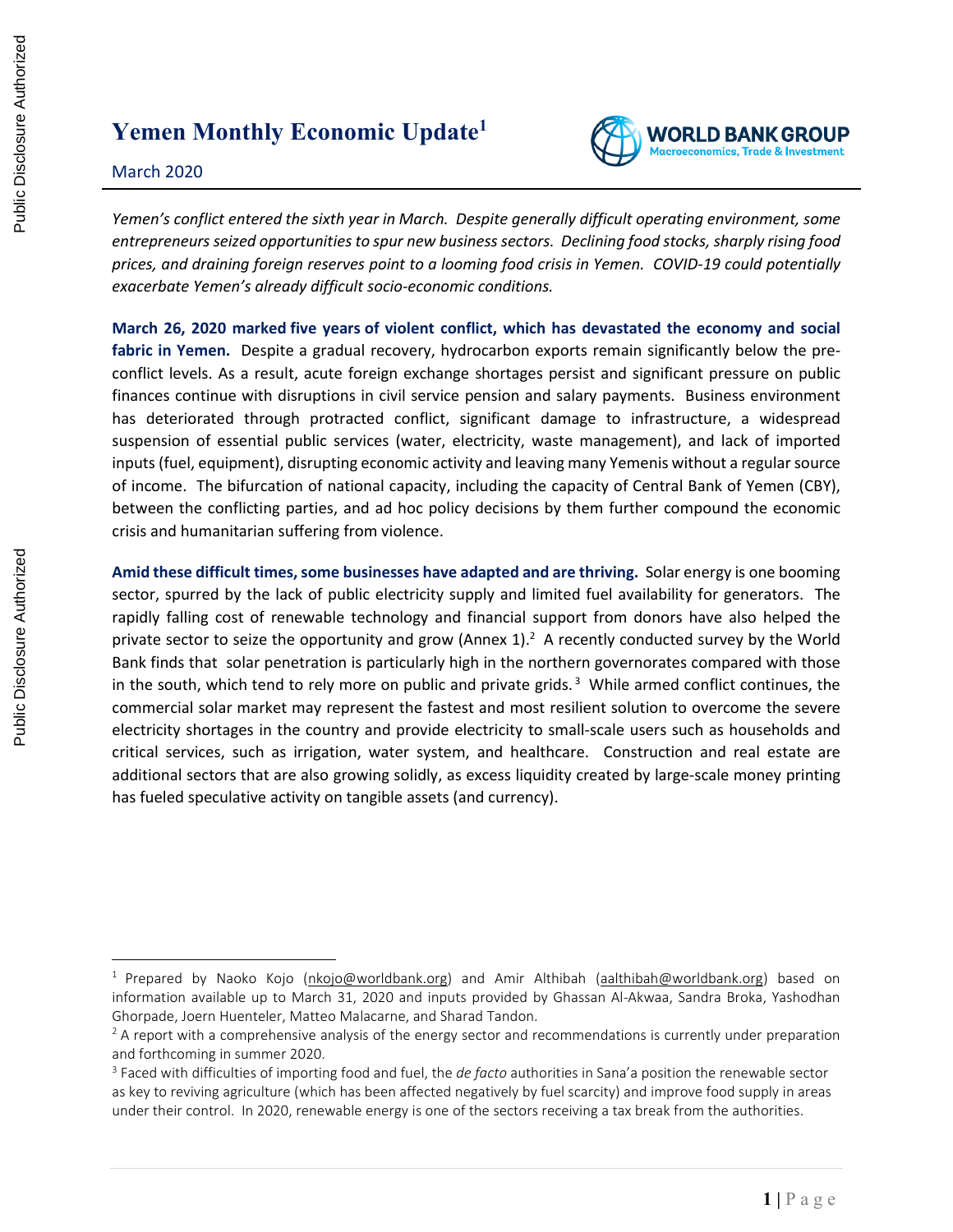**The exchange rate of the rial was broadly stable during March 2020.** Despite continued shortages of foreign exchange, the exchange rate of the rial remained unchanged in March, at YR 657-660 per US dollar on average in areas under control of the Government in Aden ("south"). This may be explained by reduced demand for foreign currency, reflecting the COVID-19 related decline in imports from China, one of the most important trade partners for Yemen (see below). In areas controlled by the *de facto* authorities in Sana'a ("north"), the exchange rate of the rial also remained stable at YR 600 per US dollar on average. <sup>4</sup> The exchange rate gaps between the two areas has persisted, as arbitrage



Figure 1. Parallel Market Exchange Rates (Daily Average, YR/US\$)

opportunities between the two rates have been contained by financial surveillance by the Sana'a authorities and COVID-19 related restrictions on movements. As a result, fees for financial transfers from the south to the north via banks and exchange houses remained high (up to 15 percent of the transfer value), imposing additional coststo businesses and households. On March 26, the CBY in Aden announced the revision of the exchange rate for imports of foods not covered by the Saudi Arabia import financing facility from YR 570 per US dollar to an average market exchange rate minus YR 30, but did not clarify how the average market exchange rate is determined.

**In March, the Government in Aden resumed the disbursement of public pension payments to recipients in the north, enabled by the Sana'a authorities' intervention.** Payments to pensioners in the north were suspended in in late December 2019, in response to the illegalization of new banknotes by the *de facto* authorities in Sana'a. While the Government in Aden lifted the suspension and processed payment transfer via Al Kuraimi Bank in late January 2020, actual disbursements to the pensioners in the north (about 38 thousand people, or a third of those who are on the public pension scheme) had been delayed due to disagreements over the payment of high financial transfer fees.<sup>5</sup> The disbursement of pensions in March signals that the issue of who should cover the full financial transfer fees (including payments in old banknotes) has been resolved, at least temporarily. Between November 2018 and November 2019, the Government in Aden made regular pension payments to the recipients in the north. As of end-March, there have been no confirmed reports of salary disbursement in the north by the Government in Aden.

*Source: Data collected from Informal exchange rate markets and staff estimates.*

<sup>&</sup>lt;sup>4</sup> In mid-December 2019, the CBY in Sana'a announced a complete ban on the use of the new edition of banknotes, printed after September 2016 when the CBY headquarters was moved to Aden, deepening the divisionsin the financial sector and economic distortion. Market reaction to the banknote ban has seen increased speculation on the price of the old banknotes against the new, which led to diverging exchange rates between the areas controlled by two different authorities. For further information, see *Yemen Monthly Economic Update, January 2020.*

<sup>&</sup>lt;sup>5</sup> In March, the Government in Aden paid a one percent fee to Al Kuraimi Bank for pension payments in the north. Sources suggest that the rest of the fees were covered by the Pension Authorities in Sana'a.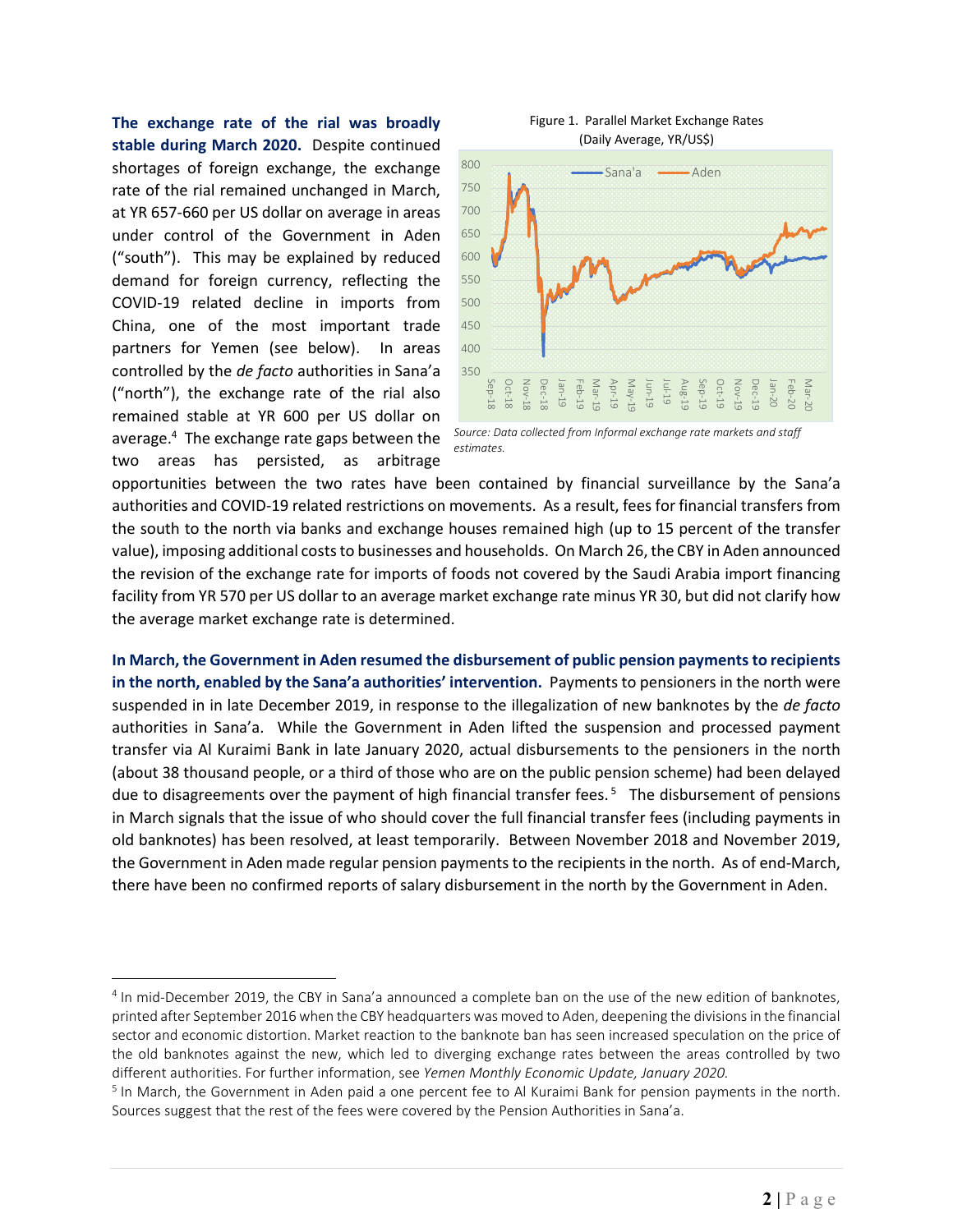

Figure 2. Volume of Food Imports Discharged via UNVIM\* (monthly average, thousand metric tons)

**The volume of imports has fallen in recent months despite forthcoming Ramadan, and imported food stocks are declining.** In Aden, issues with port access appears to be largely limited to fuel importation, leading to frequent electricity outages, fuel shortages, and a decline in government revenue from fuel imports. Importation through Hodeidah and Saleef ports (servicing more than two thirds of the population in Yemen) has also been depressed. This is due to delayed import processing and discharge from Hodeidah, a COVID-19 related slowdown in trade with China, and more importantly, the near depletion of the Saudi Arabia's deposit, which bolstered food imports in 2019 (Figure 2). <sup>6</sup> According to the United Nations Verification and Inspection Mechanism (UNVIM) for

Yemen, the volume of monthly food imports via Hodeidah and Saleef ports—which includes food imports by international agencies—has fallen since October 2019, raising concerns about declining food stocks in Yemen. The decline in food importation was more dramatic during the first quarter of 2020, a trend unobserved previously during a period in which many traders fill inventories in the run up to Ramadan. The volume of food imports in March accounted for only 66 percent of the monthly average volume of food imports in 2019.

**Food prices continued to surge in February 2020.** Price hikes in January were observed mainly in the southern governorates that were affected by the rapid rial depreciation resulting from the banknote ban in the north. However, in February, prices of imported food surged across all the governorates, as the declining import food stocks and lagged impact of rising global food prices began to bite (Figure 3). Although locally produced food prices were broadly stable across the country, the national average cost of Minimum Food Basket (MFB) increased by around 3 percent in February 2020, compared with a month earlier, reaching YR 38,758 (about US\$58 at YR 660/US\$) per month (Figure 4).<sup>7</sup> Thus far, the rising prices do not appear to have translated into significantly worsening food deprivation. A recently released report by the World Food Programme (WFP) and World Bank suggests that the share of households experiencing food deprivation remained unchanged at 30 percent during the period November 2019 - February 2020, although it is difficult to precisely identify why the impact on deprivations has been small.<sup>8</sup>

<sup>\*</sup> Imports via Hodeidah and Saleef ports. *Source: UNVIM.*

 $6$  Reportedly, more than 10 ships loaded with imported goods have been unable to discharge goods despite having obtained clearance to access the Hodeidah port.

<sup>7</sup> *FAO-FSIS & MoPIC-FSTS Market Bulletin February 2020 (#55)*. The highest MFB was recorded in October 2018 (YR 43,911) when the rial plummeted to almost YR 750/US\$.

<sup>&</sup>lt;sup>8</sup> The finding is based on monthly mobile phone surveys conducted in November, December, January, and February. Since July 2015, the WFP has been performing remote phone-based data collection and food security monitoring in Yemen through the mVAM (mobile Vulnerability Analysis and Mapping) approach. Survey respondents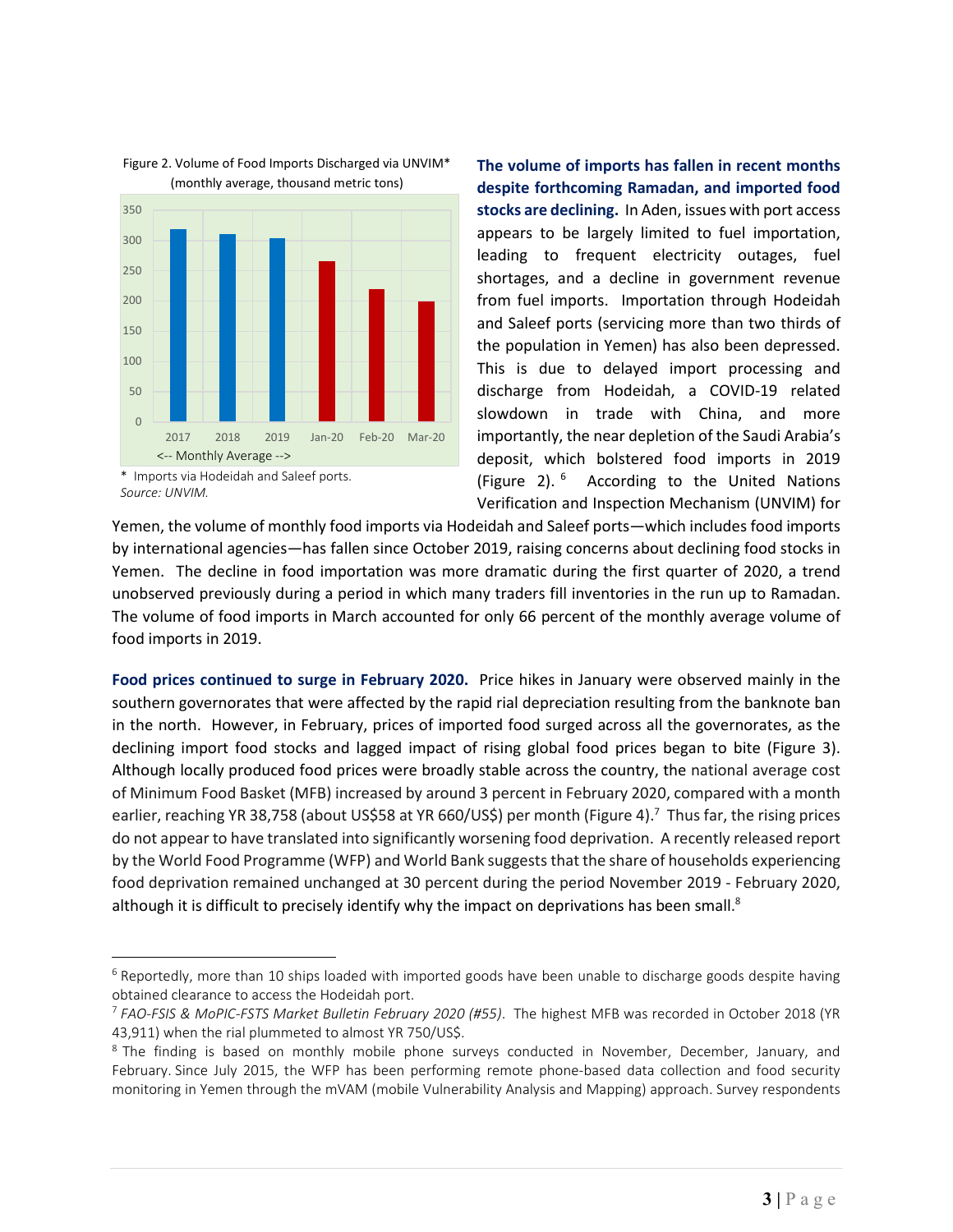







*Source: FAO. Source: FAO-FSIS & MoPIC-FSTS Market Bulletin February 2020 (#55).* 

**Sources point to accelerating inflation since mid-March.** As fears about COVID-19 unfold and movement restrictions are put in place, globally, people have begun to stockpile food, medicine and hygiene products as well as other basic goods, exacerbating the price hike and shortages resulting from reduced imports and rising global food prices (see below). Moreover, the recent wave of desert locust attacks can potentially reduce domestic food production and exacerbate Yemen's dire food security situation (Box 1). Reportedly, in Lahj and Hodeida governorates, most farmers cropping areas have been affected, leading to higher prices and accentuated shortages. Flash flood that hit the southern parts of Yemen in late March also destroyed food crops and drowned livestock.<sup>9</sup>

### Box 1. Desert Locust Plague

The worst desert locust infestation in decades, fueled by extreme weather and institutions weakened by conflict, is threatening the food supply and livelihoods of tens of millions a cross East Africa, the Middle East, and South Asia. As of mid-March 2020, 23 countries from Yemen to Pakistan to Tanzania have been affected, and the locust swarms are expected to continue spreading. The situation is extremely alarming



and deteriorating rapidly, with widespread breeding in the region in progress and new swarms starting to form, representing an unprecedented threat to food security at the beginning of the region's

are contacted through a call center and asked to respond to a short series of questions on household food consumption, coping and access to food assistance. The surveys cover approximately 2,400 respondents each month, and each survey reaches just under 100 respondents each day of the month until the required sample size is reached. For the latest analysis of the collected data, see [https://analytics.wfp.org/t/Public/views/Yemen\\_mVAM51Jan-](https://analytics.wfp.org/t/Public/views/Yemen_mVAM51Jan-Feb2020/Yemenmvambulletin51?iframeSizedToWindow=true&:embed=y&:showAppBanner=false&:display_count=no&:showVizHome=no&:origin=viz_share_link)[Feb2020/Yemenmvambulletin51?iframeSizedToWindow=true&:embed=y&:showAppBanner=false&:display\\_count=](https://analytics.wfp.org/t/Public/views/Yemen_mVAM51Jan-Feb2020/Yemenmvambulletin51?iframeSizedToWindow=true&:embed=y&:showAppBanner=false&:display_count=no&:showVizHome=no&:origin=viz_share_link) [no&:showVizHome=no&:origin=viz\\_share\\_link.](https://analytics.wfp.org/t/Public/views/Yemen_mVAM51Jan-Feb2020/Yemenmvambulletin51?iframeSizedToWindow=true&:embed=y&:showAppBanner=false&:display_count=no&:showVizHome=no&:origin=viz_share_link)

<sup>9</sup> OCHA *Yemen Flash Floods in Southern Governorates, Flash Update 1*.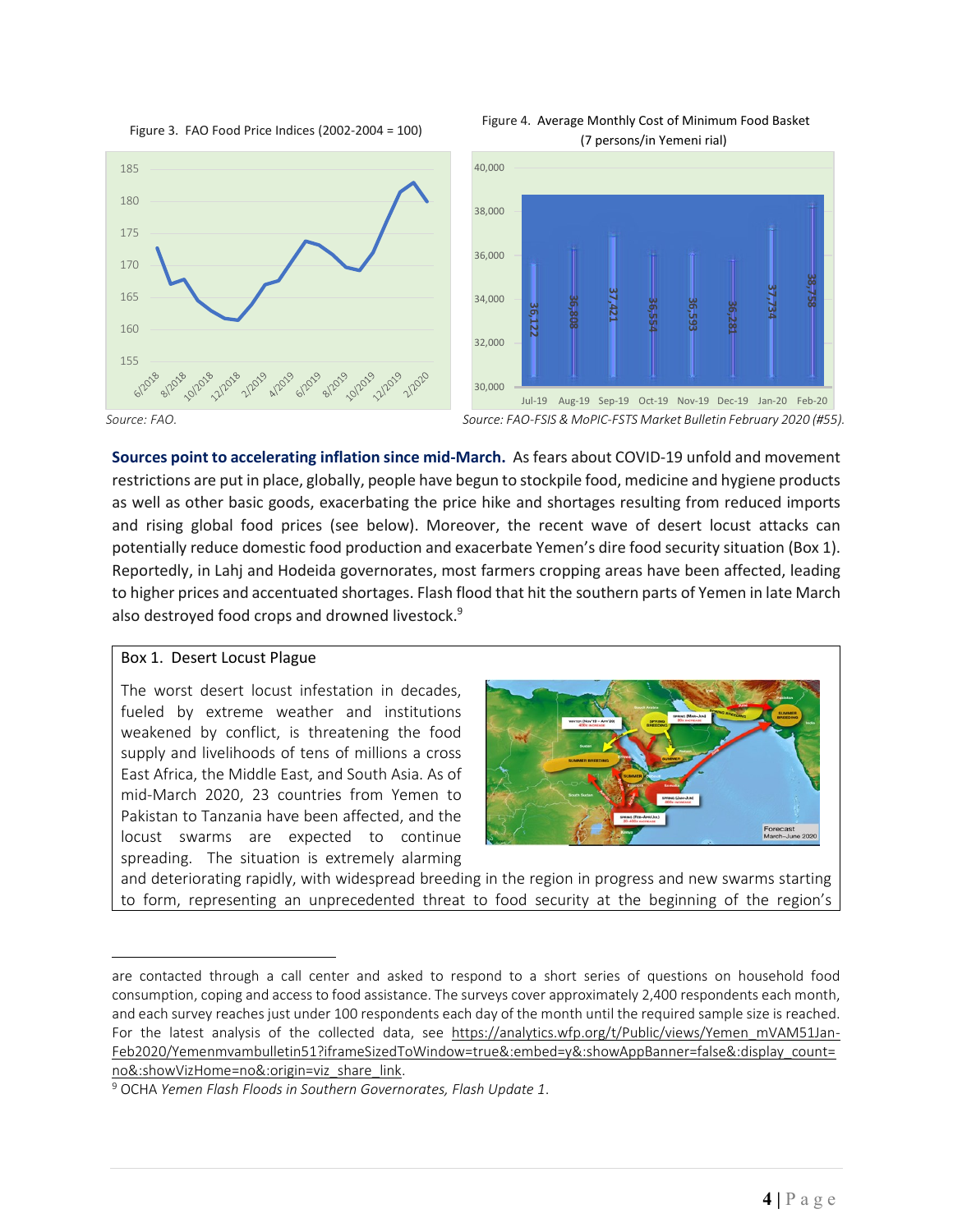upcoming cropping season.<sup>10</sup> Yemen is one of the key breeding grounds of the locust swarms and thus is an important frontline country for locust response. Before the conflict, Yemen had an adequate capacity, both in terms of equipment and human power to deal with the locust crisis, and Yemen was a key part of the locust monitoring network. However, the ongoing conflict has resulted in loss of necessary assets and capacities to monitor and control the developing locust swarms. The government (Aden) has requested the Bank's support in dealing with the locust crisis. Yemen is expected to benefit from a "Fast Track Locust Response Program" to improve its capacity to prepare for, control, and respond to the locust invasion, deliver safety net support and livelihood restoration to affected households, and improve the early warning and response systems.

As of April 10, 2020, there has been one confirmed case of COVID-19 infection in Yemen, and concerns **mount over the potential impact of the pandemic.** The low case load is surprising given an increasing number of cases in the neighboring countries. About 40 suspected cases were reported in March, but only one of them has been confirmed positive after official testing facilities. Various precautionary measures have been put in place by the two authorities, including the suspension of all international flights to Yemen, reduced staffing of public offices, closure of schools and public gathering. Some local authorities have imposed a limited curfew in major urban centers and released low-risk prisoners to help protect prisons from an outbreak of COVID-19.

**Yemen's ability to deal with COVID-19 is limited, given the already weakened public health system, limited state capacity, and no fiscal space.** Supply of medicine, equipment, and personal protection equipment is scarce. Since the conflict started, millions of Yemenis have migrated from their home to packed encampments that house the internally displaced. Overcrowding and poor health conditions (malnutrition, diarrhea, and lack of access to clean water and basic sanitation) have allowed the outbreak of infectious diseases, such as cholera. Due to the fragmentation of capacities, harmonized responses to COVID-19 is absent and a strict enforcement of protective measures could be difficult in some areas, adding further challenges to the country's preparedness, containment and mitigation of the virus. Implications are serious if the global outbreak severely disrupts humanitarian aid flows into and within Yemen.<sup>11</sup> The country's capacity to fight COVID-19 will be further constrained as Yemen has to confront the outbreak of desert locusts at the same time.

**COVID-19 could exacerbate Yemen's already difficult socio-economic situations.** With nearly depleting international reserve and without external financial support, there is elevated risk of a collapse in the rial with a knock-on effect on the prices of imported commodities, eroding households' purchasing power and increasing operating cost for businesses. The strengthening of the US dollar due to a flight to safety would further add downward pressure on the rial. Tumbling global oil prices would benefit Yemen, a net

<sup>10</sup> The *FAO Desert Locust situation update* (April 4, 2020) warns that widespread rains that fell in late March could allow a dramatic increase in locust numbers in East Africa, eastern Yemen and southern Iran during the coming months. During May, the eggs will hatch into hopper bands that will form new swarms in late June and July, which coincides with the start of the harvest.

 $11$  International relief teams reduced their numbers to essential staff. During March, no significant disruptions to humanitarian operation were reported. For instance, the WFP program (consisting of cash and in-kind transfers and vouchers) was still operational and was able to secure a certain level of food stocks within the country. However, the *Yemen Food Security Alert* (April 8, 2020) by FEWS Net warns that beginning in April, an estimated 8.5 million beneficiaries in the north, who have been receiving nearly full rations of food assistance monthly, will face a 50 percent reduction in assistance.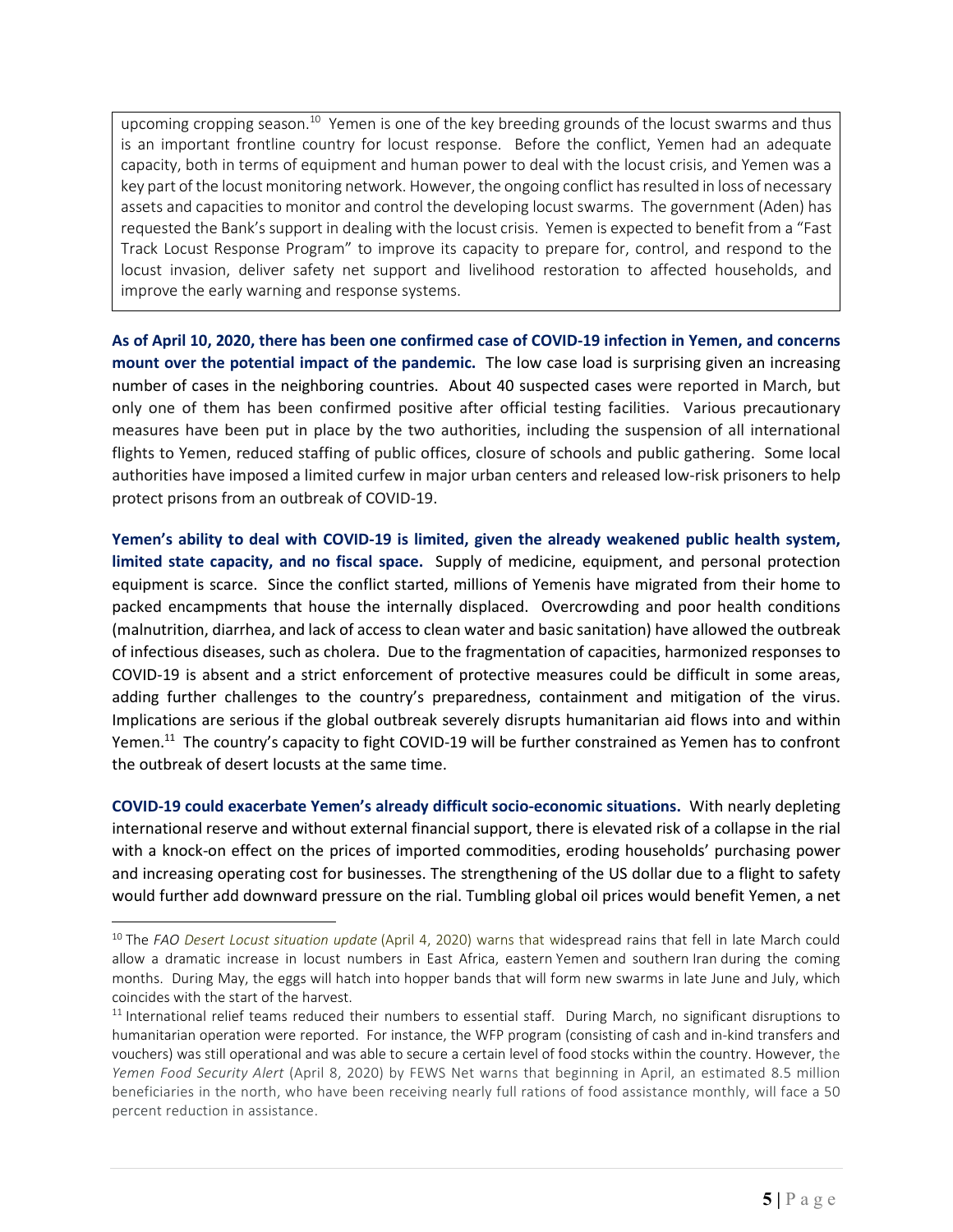oil importer, and ease downward pressure on the currency. However, the country could suffer from reduced remittances, an important source of foreign currency, if economic downturns in the GCC hit the employment opportunities and wages of the Yemeni migrant workers there, affecting households that depend on their incomes. This, together with marked increases in global food prices, could partially or fully offset the favorable impact of low oil prices on the fragile currency. Reduced earnings from crude exportation (in US dollar terms) would lower the Government's hydrocarbon revenue, but the impact on the budget (in rial terms) is clouded by the multiple exchange rate practices. Disruptions in international trade and domestic economic activity would lower tax and customs revenue collections, the main sources of government revenue for the *de facto* authorities in Sana'a. All in all, the net impact of COVID-19 on Yemen's trade is ambiguous, but humanitarian conditions would deteriorate, affected by high food prices and potential shortages of basic necessities from supply disruptions (see Annex 2 for further discussion on the potential economic impact of COVID-19).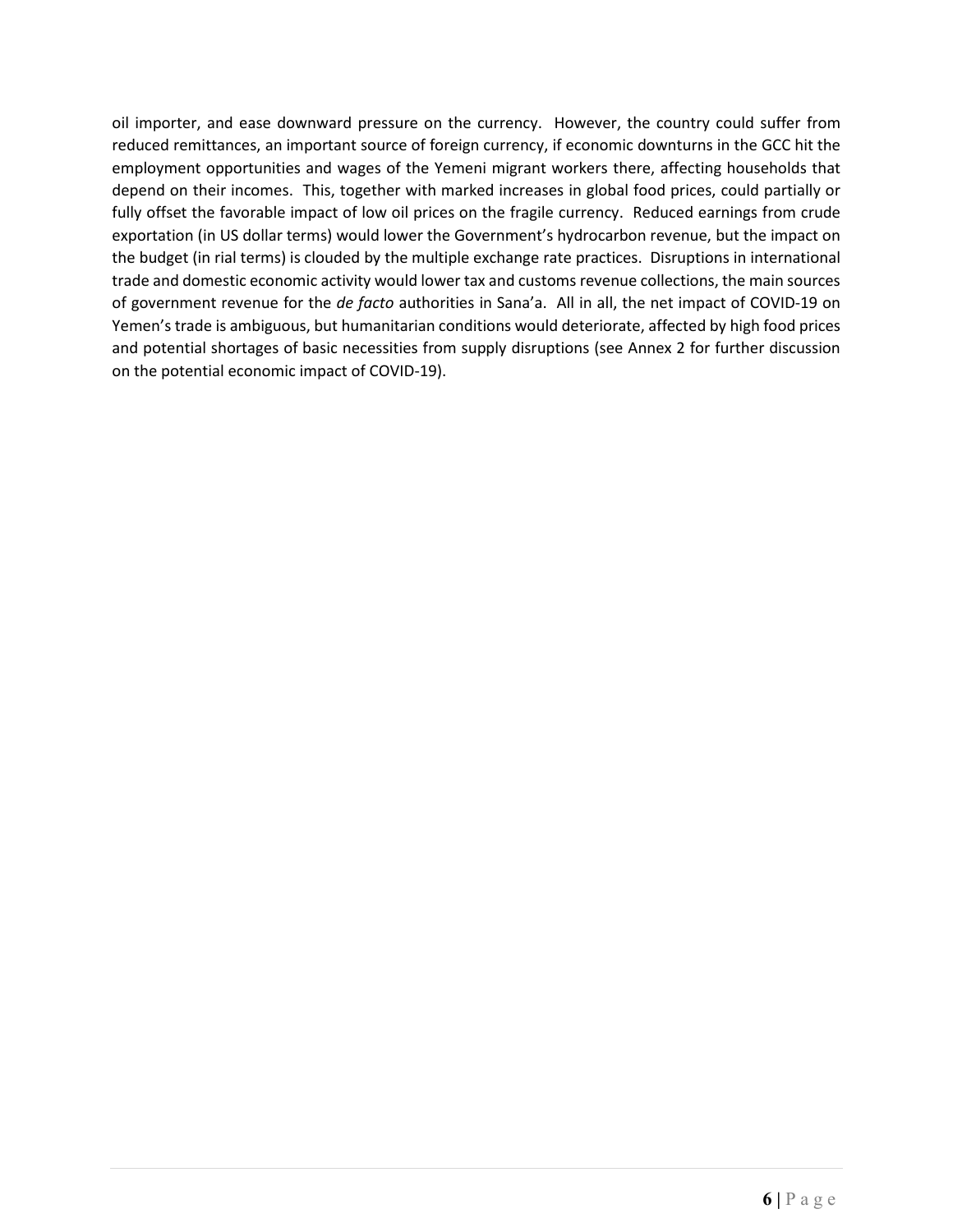#### **Annex 1. Growing Use of Solar Power System**

**Armed conflict has severely damaged public electricity infrastructure.** The collapse of public electricity, coupled with pervasive fuel shortages, has disrupted provision of other public services such as healthcare and water management, while affecting millions of households and a wide range of economic activity (agriculture, manufacturing, banking).

**According to a phone survey commissioned by the World Bank, the reliance on solar energy has increased significantly in recent years.** The survey finds that, as of end-2019, 75 percent of Yemenis used small-scale solar-powered systems as a primary source of electricity, due to unreliable public electricity services and fuel availability. Only around 12 percent of the population relied solely on public electricity due to extensive damage to the national grid and fuel shortages across the country, with a similar share using private grids, which typically run on diesel generators (Figure A1).



# **The solar market in Yemen is operating**

**commercially and is driven by the private sector.** The booming solar energy sector has had a cascading impact on the supply chain, from trading houses that import panels, charge controllers, and batteries, to small-scale retailers, who have expanded their business to solar panels. These small-scale systems are connected with photovoltaic panels that can be easily installed by households themselves and are often paired with solar lamps for basic lighting. They typically serve those who cannot access (or afford) a connection to a grid, including farmers and small and medium enterprises (SMEs). At present, this solar market represents the fastest and most resilient solution to overcome the severe electricity shortages in the country, providing electricity to households and serving agriculture, water management, and healthcare facilities, whose demand can be met by small-scale systems.

 *Source: World Bank.*

**A report with a comprehensive assessment of the survey results and an analysis of electricity services in Yemen is currently under preparation and is expected in summer 2020.**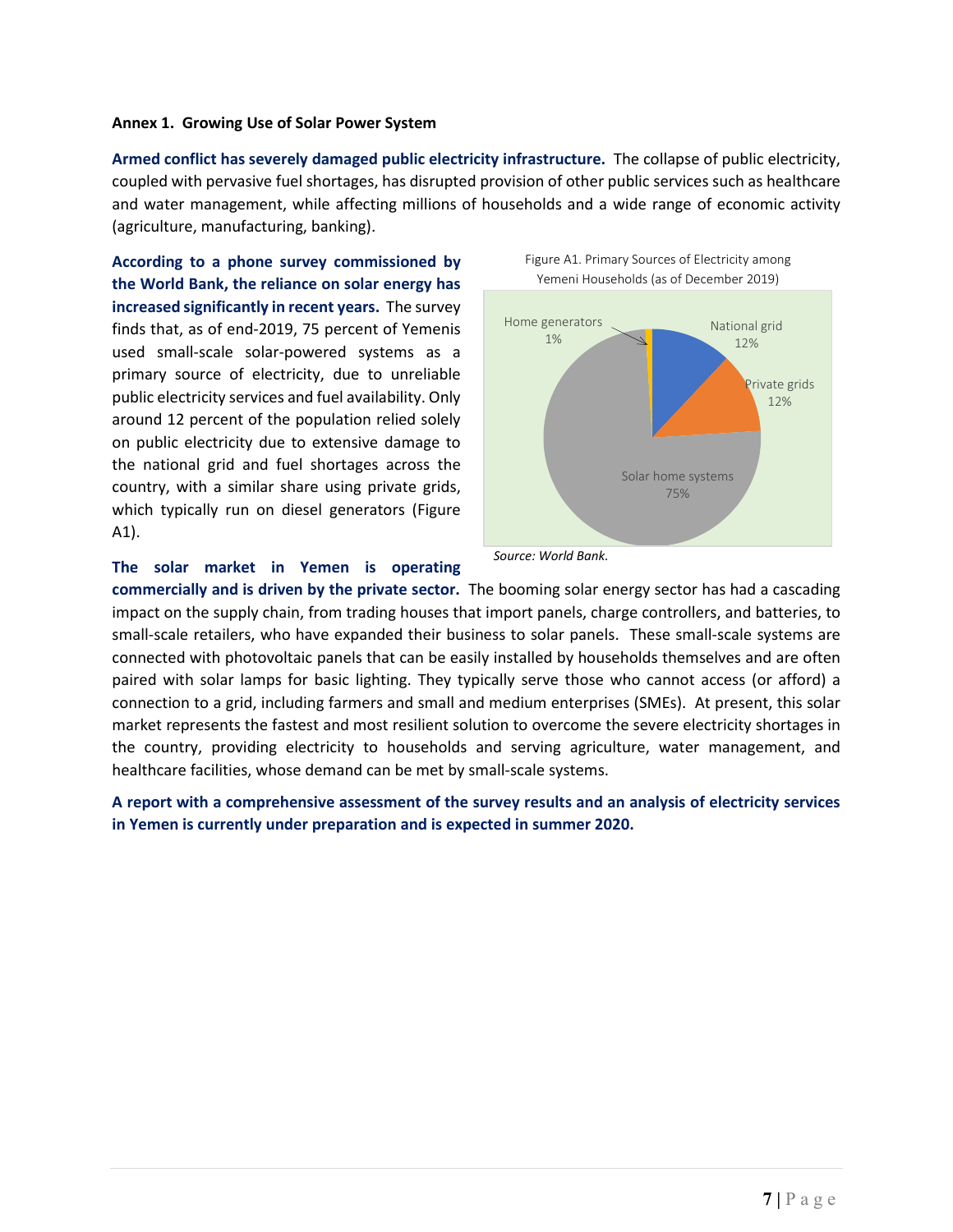# **Annex 2. Potential Impact of COVID-19 on Yemen's Socio-economic Conditions**

# **A COVID-19 related global and regional economic downturn is expected to affect Yemen's economy mainly through the trade and remittance and channels, but the net impact is uncertain.**

**The collapse of global oil prices would benefit Yemen's external account.** Yemen is a net oil importer. In 2019, it exported about US\$1 billion of crude oil and imported US\$3 billion of refined oil products. The sharp fall in global oil prices would therefore lower Yemen's fuel importation costs, curbing significant demand for foreign exchange and easing pressure on the rial.

Remittance inflows to Yemen are likely to fall, offsetting the benefit from low oil prices while affecting **households that depend on financial transfers.** As observed during the global financial crisis of 2009, the economic downturn in the GCC—the largest source of remittance inflows for Yemen—would negatively affect employment opportunities or payment of wages for the Yemeni migrant workers there, reducing financial transfers to Yemen and affecting household that depend on remittances at a time when the cost of the basic food [basket](https://www.worldbank.org/en/country/yemen/publication/yemen-monthly-economic-update-february-2020) is increasing and there are concerns about disrupted distribution of humanitarian aid.<sup>12</sup> Policy response packages recently announced in Saudi Arabia and the UAE have been favorable in terms of impact on expatriate employment by exempting firms from various fees including those associated with renewal of work permits and providing extensions to permits that otherwise would have lapsed. Nevertheless, with the closure of most sectors, many migrant workers are forced to sit at home without pay. There are also concerns that GCC firms that are experiencing sharply reduced cashflows may use the government compensation to cover their losses and withhold salary payments to migrant workers (whether by building up arrears or stopping payments outright).

**Sharp increases in global food prices would compound pressures on Yemen's external account and exacerbate food insecurity.** During the last two months, global prices of wheat and rice—the two main food commodities Yemen imports—rose markedly, affected by supply disruptions and surging demand.<sup>13</sup> As a growing number of countries impose movement restrictions across and within national borders, the supply chain of grains have been disrupted. Some countries, such as Russia, the world's largest exporter of wheat, is curtailing exports to build up their in-country stock. Meanwhile, countries that rely on imported grains began to scale up purchases, all exacerbating the COVID-19 impact on global food prices. As Yemen depends heavily on imported food to meet 80-90 percent of national food requirements, elevated prices of essential food commodities would weigh heavily on its import bill and food access for millions of Yemenis.

**The fiscal position may worsen, but payroll remains the dominant budget challenge with or without COVID-19.** The slump in oil prices would reduce government revenue from oil exports, but also lower the cost of electricity generation from imported fuel. The net impact on the State Budget is likely to be negative. Non-hydrocarbon revenue would suffer from reduced economic activity (flight suspension, school and business closure, movement restrictions), but this effect would be small given the limited significance of hydrocarbon revenue in the State Budget. Disruptions to international trade and reduced economic activity from movement restrictions could lower tax and customs revenue, major revenue sources for the *de facto* authorities in Sana'a. Overall, for the Government in Aden and the *de facto*

 $12$  During the global financial crisis of 2019, remittance inflows to Yemen declined sharply. It is estimated that about Saudi Arabia is the source of 60 percent of remittance inflows to Yemen through the formal financial system.

<sup>&</sup>lt;sup>13</sup> Wheat and rice together accounted for 43 percent of the total value of imports (south) and 68 percent (north) in 2019.